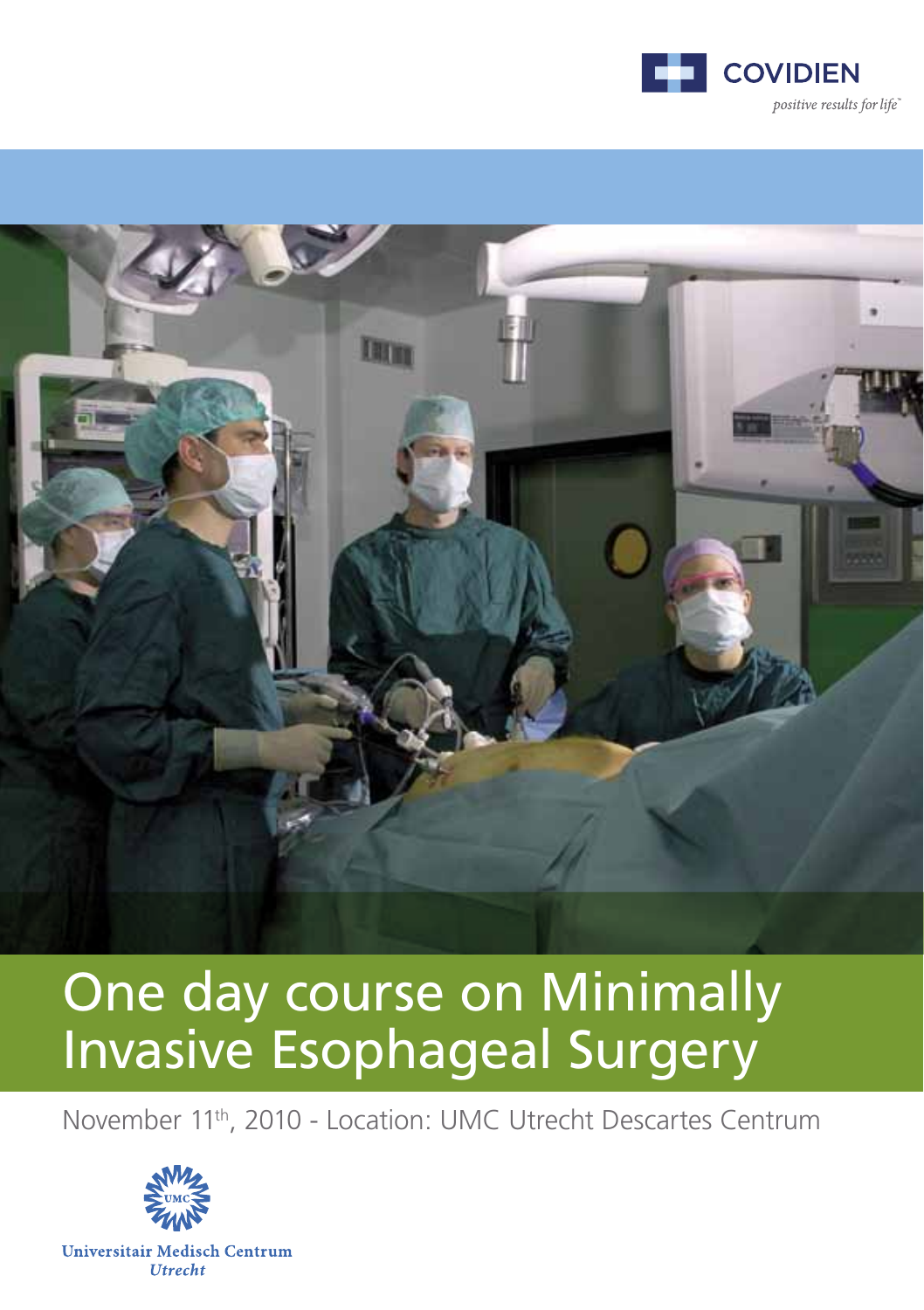#### **Introduction**

Minimally invasive esophagectomy (MIE) has been developed to decrease morbidity and hospital stay without compromising oncological outcome. To further improve this technique, robot-assisted thoracolaparoscopic esophagectomy was developed in Utrecht, aiming at an optimal mediastinal lymph node dissection. These operations can only be successful when performed by a team of specialized surgeons, anesthesiologists and OR nurses.

This day is developed as an introduction to MIE, showing the vast possibilities as well as potential pitfalls. For that purpose, surgeons together with their nurses are invited. We are fortunate to have several experts-in-the field to cover the whole spectrum of MIE in the morning sessions. In the afternoon, participants will have the opportunity of hands-on experience in small groups, using cadaver as well as custom made models. Robotic and conventional endoscopic systems will be available during these hands-on sessions.

We hope to see you on this second course of MIE.

Prof. dr. Richard van Hillegersberg Dr. Eric Hazebroek

#### **Faculty**

Dr. M.I. van Berge Henegouwen, surgeon, AMC, Amsterdam Prof. dr. M.A. Cuesta, surgeon, VU Medical Center, Amsterdam Dr. G.A.P. Nieuwenhuijzen, surgeon, Catharina Hospital, Eindhoven Dr. D.A. van der Peet, VU Medical Center, Amsterdam Dr. J.P. Ruurda, surgeon, AMC, Amsterdam Dr. C. Rosman, surgeon, SlokdarmCentrum Oost Nederland, Nijmegen Dr. H.B.A.C. Stockmann, surgeon, Kennemer Gasthuis, Haarlem Dr. B.P.L. Wijnhoven, surgeon, Erasmus MC, Rotterdam

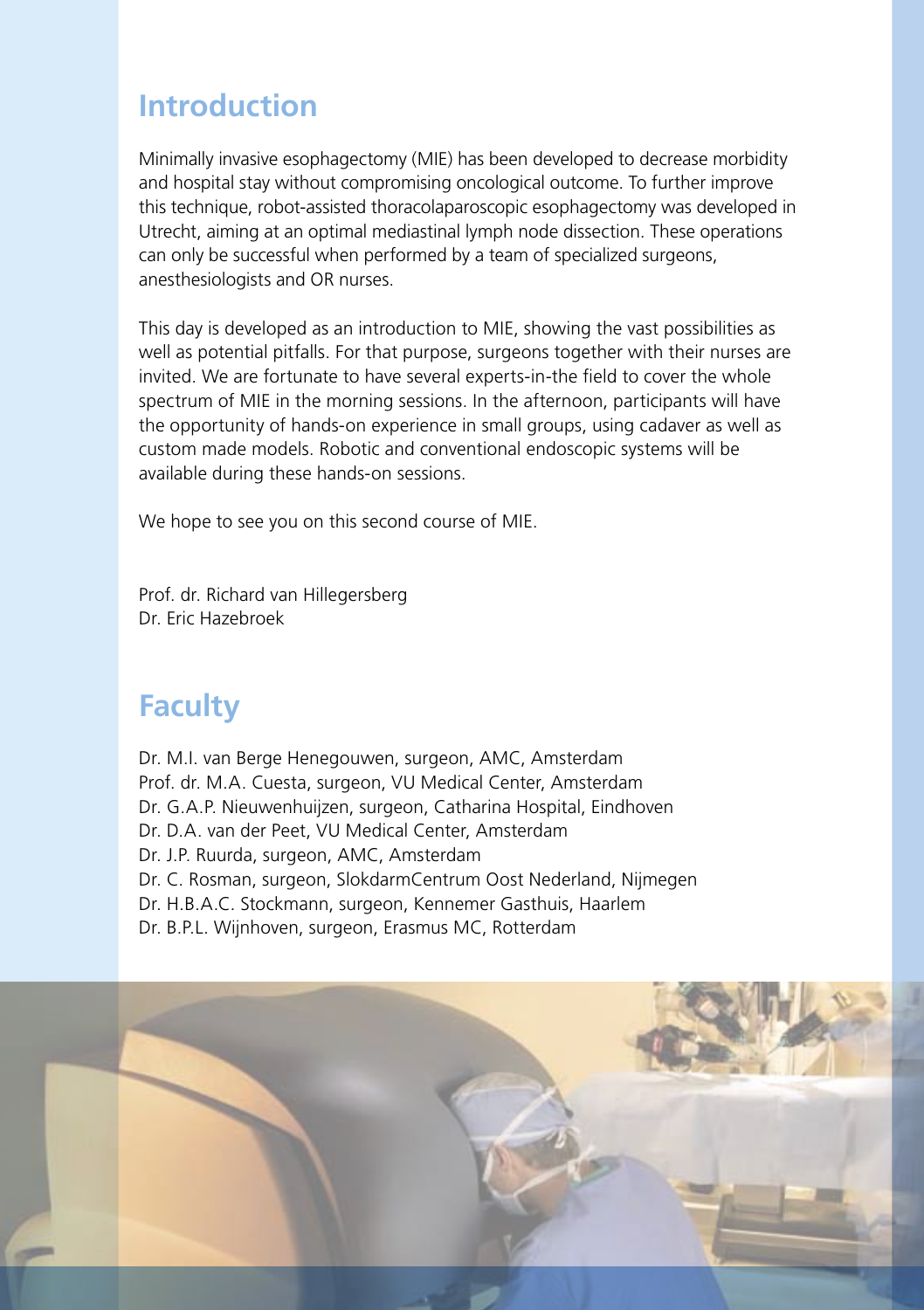### **Program**

| 9.00               | Coffee and registration                                                              |
|--------------------|--------------------------------------------------------------------------------------|
|                    | Session I: Surgical techniques                                                       |
| 10.00              | Opening                                                                              |
|                    | Prof. dr. R. van Hillegersberg, surgeon, UMC Utrecht                                 |
|                    | 10.05-10.25 Laparoscopic esophagectomy                                               |
|                    | Prof. dr. M.A. Cuesta, surgeon, VUMC, Amsterdam                                      |
|                    | 10.25-10.45 Thoracolaparoscopic esophagectomy in prone position: Dutch experience    |
|                    | Dr. G.A.P. Nieuwenhuijzen, surgeon, Catharina Hospital, Eindhoven                    |
|                    | 10.45-11.05 Robot assisted thoracolaparoscopic esophagectomy                         |
|                    | Prof. dr. R. van Hillegersberg, surgeon, UMC Utrecht                                 |
| 11.05-11.30 Coffee |                                                                                      |
|                    | 11.30-12.00 One year after the first course on MIE $-$ how to implement a program in |
|                    | your own hospital                                                                    |
|                    | Dr. B.P.L. Wijnhoven, surgeon, Erasmus MC Rotterdam &                                |
|                    | Dr. M.I. van Berge Henegouwen, surgeon, AMC, Amsterdam                               |
|                    | 12.00-12.20 Surgical Anatomy and Introduction to hands on training                   |
|                    | Dr. R.L.A.W. Bleys, anatomist & Dr. E.J. Hazebroek, surgeon, UMC Utrecht             |
|                    | 12.20-12.30 Transfer to Audio Visual Center University Medical Center Utrecht        |
| Lunch & Live demo  |                                                                                      |
|                    | 12.30-14.00 LIVE DEMO Thoracolaparoscpic esophagectomy - Dr. Shailesh Puntambekar,   |
|                    | Laparoscopic Oncosurgeon, Medical Director Galaxy CARE Laparoscopy Insti-            |

- Laparoscopic Oncosurgeon, Medical Director Galaxy CARE Laparoscopy Institute, Associate Professor BJ Medical College, Bharatiya Vidyapeeth, Pune, India 14.00-14.05 Introduction to hands on session
	- Drs. R.J.J. Verhage, PhD student, UMC Utrecht
- 14.05-14.10 Transfer to department of Anatomy

#### **Session II: Hands On training**

- 14.10-17.00 1st Hands On session
- 17.00-18.00 Diner
- 18.00-20.00 2nd Hands On session
- 20.00 Drinks

Training facilities in the Hands On session will include:

- robotic skills lab
- cadaver thoracoscopic esophageal resection
- cadaver laparoscopic gastric mobilization and truncal lymph node dissection
- anatomy cadaver models
- intrathoracic anastomosis with the Orvil circular stapler